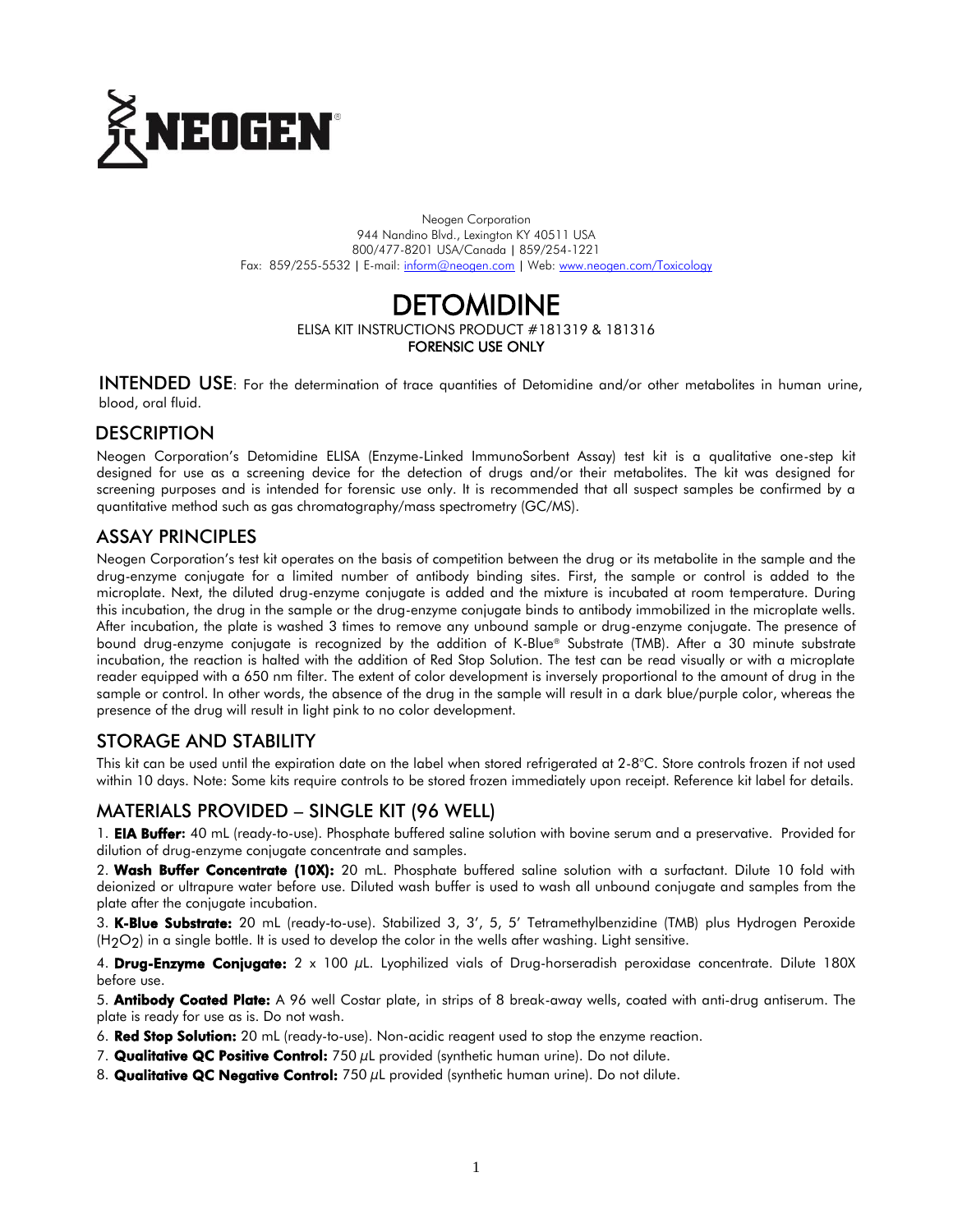# MATERIALS PROVIDED – BULK KIT (480 WELL)

- 1. **EIA Buffer:** 200 mL (ready-to-use). Phosphate buffered saline solution with bovine serum and a preservative. Provided for dilution of samples.
- 2. Wash Buffer Concentrate (10X): 100 mL. Phosphate buffered saline solution with a surfactant. Dilute 10 fold with deionized or ultrapure water before use. Diluted wash buffer is used to wash all unbound conjugate and samples from the plate after the conjugate incubation.
- 3. K-Blue Substrate: 100 mL (ready-to-use). Stabilized 3, 3', 5, 5' Tetramethylbenzidine (TMB) plus Hydrogen Peroxide (H<sub>2</sub>O<sub>2</sub>) in a single bottle. It is used to develop the color in the wells after washing. Light sensitive.
- 4. Drug-Enzyme Conjugate:  $10 \times 100$  µL. Lyophilized vials of Drug-horseradish peroxidase conjugate. Dilute 180X before use.
- 5. **Antibody Coated Plate:**  $5 \times 96$  well Costar plate, in strips of 8 break-away wells, coated with anti-drug antiserum. The plate is ready for use as is. Do not wash.

# MATERIALS NEEDED BUT NOT PROVIDED

- 1. Deionized water.
- 2. Precision pipettes that range from  $10 \mu$ L  $1000 \mu$ L and disposable tips.
- 3. Graduated cylinder to dilute and mix wash buffer.
- 4. Plate cover or plastic film to cover plate during incubation.
- 5. Clean glassware (i.e. test tubes) to dilute samples.
- 6. Microplate reader with a 650 nm filter.
- 7. Cut-off calibrator.

## *OPTIONAL TEST MATERIALS*

- 1. **Qualitative QC Positive Control:**  $5 \times 750 \mu L$  (synthetic human urine). 1-5 vials available upon request. Do not dilute.
- 2. Qualitative QC Negative Control:  $5 \times 750 \,\mu$ L (synthetic human urine). 1-5 vials available upon request. Do not dilute.
- 3. Red Stop Solution: 100 mL (ready-to-use). Non acidic reagent used to stop the enzyme reaction. Available upon request. Product No. 301473.

## OPTIONAL MATERIALS

- 1. 1N HCI if Red Stop Solution is not used.
- 2. Microplate shaker.

## PRECAUTIONS AND NOTES

- 1. DO NOT use kits or components beyond expiration date.
- 2. DO NOT mix conjugates and plates from different kit lots.
- 3. DO NOT pipette reagents by mouth.
- 4. Pour K-Blue Substrate out of the bottle into a clean reservoir. To prevent contamination of the substrate, DO NOT pipette out of the bottle.
- 5. All specimens should be considered potentially infectious. Exercise proper handling precautions.
- 6. Keep plate covered except when adding reagents, washing or reading.
- 7. Kit components should be refrigerated at all times when not in use.
- 8. Keep the controls frozen if storing longer than 10 days. Avoid repeated freeze-thaw cycles. Note: Some kits require controls to be stored frozen immediately upon receipt. Reference kit label for details.
- 9. Use aseptic technique when opening and removing reagents from vials and bottles.
- 10. DO NOT smoke, eat or drink in areas where specimens or reagents are being handled.
- 11. Do not substitute DI water for the wash step of this protocol. Use only Neogen's wash buffer.
- 12. Do not use Sodium Azide with samples, standards and/or calibrators.
- 13. Do not reuse wells, they are for one use only.

## PROCEDURAL NOTES

- 1. Desiccant bag must remain in foil pouch with unused strips. Keep zip lock pouch sealed when not in use to maintain a dry environment.
- 2. Use clean pipette tips for the buffer, drug-enzyme conjugate, controls and samples.
- 3. Before pipetting a reagent, rinse the pipette tip three times with that reagent.
- 4. When pipetting into the wells, **DO NOT** allow the pipette tip to touch the inside of the well or any of the reagent already inside the well. This may result in cross contamination.
- 5. Controls and samples should be assayed in duplicate.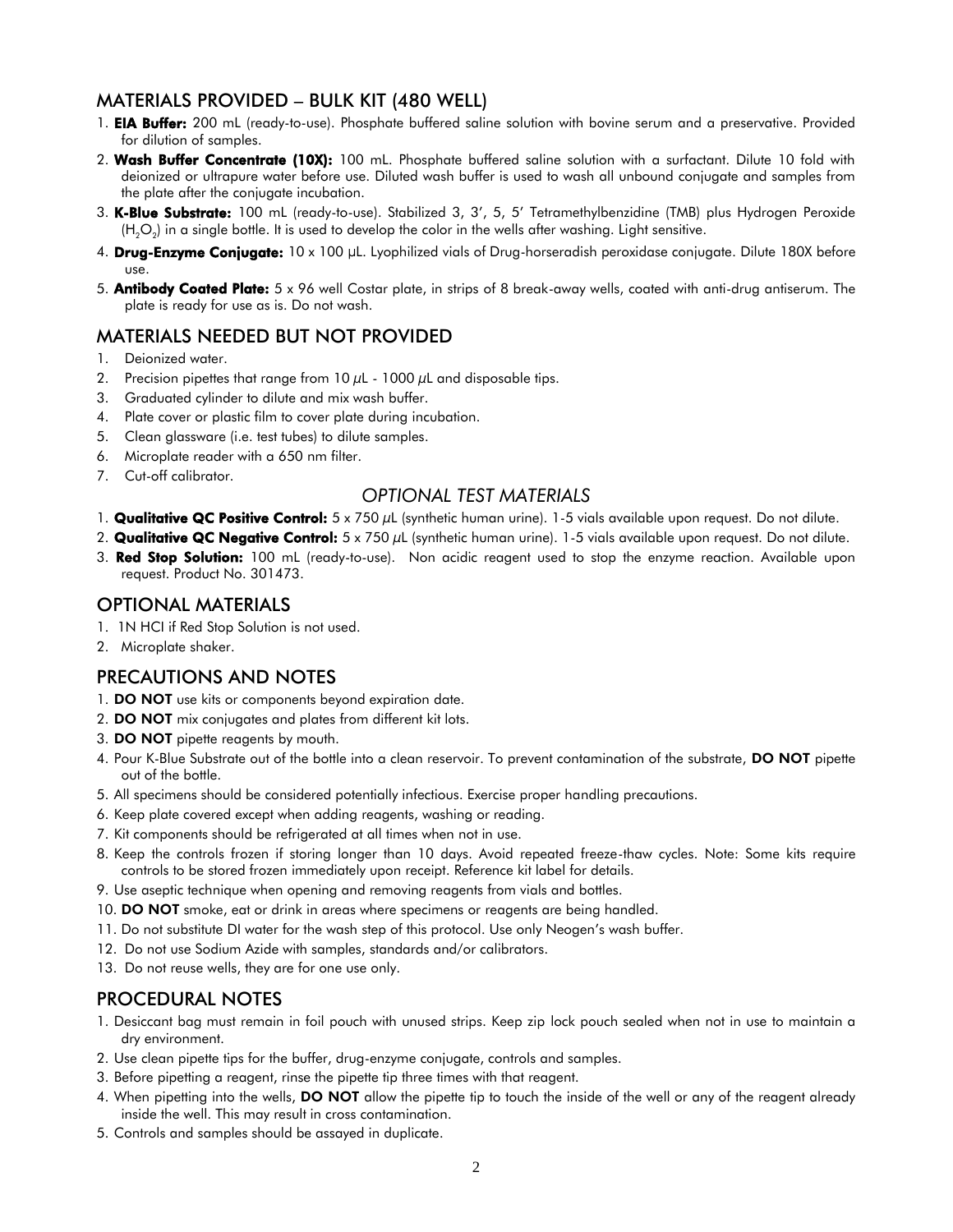- 6. The drug-enzyme conjugate is most stable in its concentrated form. Dilute only the volume necessary for the amount of strips currently being used.
- 7. Before opening the drug-enzyme conjugate vial, tap the vial in an upright position to remove any liquid in the cap.
- 8. Before substrate addition, wipe the outside bottom of the wells with a lint-free wiper to remove dust and fingerprints.
- 9. Gently mix specimens and reagents before use. Avoid vigorous agitation.

### SAMPLE TREATMENT

Recommended minimum sample dilutions are listed below. These dilutions may change based on your laboratory's determination. All sample dilutions should be made in Neogen's EIA Buffer.

- a. Urine: A dilution with EIA Buffer may be necessary to reduce natural background as well as bring desired cutoff concentration within the assay range. Please contact your Neogen Representative for assistance.
- b. Whole blood: A dilution of 1:5 (i.e. 1 part sample to 4 parts provided EIA Buffer) is recommended. Please contact your Neogen Representative for assistance.
- c. Other Forensic sample types: Please contact your Neogen Representative for assistance.

### TEST PROCEDURES

The following test procedures can be run manually or on an automated instrument. Please contact your Neogen representative for assistance with protocols for automated instruments.

1. To reconstitute the lyophilized conjugate, pipette 100µL of deionized water into the vial. Allow the conjugate to rehydrate by slowly rolling the vial. Invert the vial (tapping on the cap) to reconstitute any dry material trapped in the cap. Bring vial to an upright position and again tap the cap to release the volume from the cap. Do not vortex or shake. Avoid excess foaming. Continue to invert until all solid material is reconstituted. Allow the conjugate concentrate to incubate for 15 minutes. The shelf life of the reconstituted conjugate is 10 days. The conjugate will reach full activity upon completion of this incubation. Label the vial with the date of reconstitution for future reference. Once vial is reconstituted, store at 2-8°C. Do not freeze.

 Note: If more concentrated conjugate is needed than is contained in the first conjugate vial, reconstitute and use the second vial. Do not use the separate contents of both vials in the same assay as some assay variability may result. If the contents of both vials are required of an assay, pool the concentrated conjugates. Use the expiration date of the oldest reconstituted vial for the pool. Alternatively, prepare the necessary volumes of diluted conjugate and pool before using in the assay.

- 2. Determine the number of wells to be used.
- 3. Prepare the enzyme conjugate solution by diluting the 180X enzyme conjugate stock 1 to 180 in the EIA Buffer provided. Mix the solution by inversion. Do not vortex. Example: for two eight well strips, add 25  $\mu$ L of the 180X enzyme conjugate stock to 4475  $\mu$ L of EIA Buffer.
- 4. Add 20 µL of sample, laboratory calibrators and Neogen controls to the appropriate wells in duplicate. Do not dilute Neogen's positive and negative controls.
- 5. Add 180 µL of diluted drug-enzyme conjugate to each well. Use 8-channel pipetter or 12-channel pipetter for rapid addition.
- 6. For manual runs, mix by gently shaking plate. A microplate shaker may be used.
- 7. Cover plate with plastic film or plate cover and incubate at room temperature for 60 minutes.
- 8. During the conjugate incubation, dilute concentrated wash buffer 10 fold with deionized water (i.e. 20 mL of concentrated wash buffer plus 180 mL of deionized water). Mix thoroughly. Diluted wash buffer is stable for 5 days at room temperature or 7 days at 2-8°C.
- 9. Once the incubation is complete, dump or aspirate the liquid from the wells. Tap the plate on a clean lint-free towel to remove any remaining liquid in the wells.
- 10. Wash each well with 300  $\mu$ L of diluted wash buffer. Manual Wash: For manual wash procedures repeat for a total of 3 washings, invert and tap dry the plate following each step. After completing the last wash step wipe the bottom of the wells with a lint-free towel to remove any liquid on the outside of the wells. Automated Wash: If an automated plate washer is used wash the plate for a total of 5 washings with 300 µL of diluted wash buffer. It is important for the automated washer to conduct a final aspirate cycle to eliminate residual amounts of wash buffer. Residual amounts of buffer in the wells will affect assay performance. Note: DI water should never be used for the plate wash.
- 11. Add 150  $\mu$ L of the K-Blue Substrate to each well. For manual runs, use a multi-channel pipetter for best results.
- 12. Incubate at room temperature for 30 minutes. Gently shake immediately before measuring the absorbance.
- 13. Add 50  $\mu$ L of Neogen's Red Stop Solution to each well to stop enzyme reaction. Mix gently before measuring the absorbance. For automated systems a 10 second shake is sufficient. Measure the absorbance at a wavelength of 650 nm. Wells should be read within 2 hours of stopping the reaction. Note: When Neogen's Red Stop is used, it will result in a color ranging from a dark blue/purple to light pink based on the concentration of drug present. If 1 N HCI is preferred, use 50 µL per well and read plate with a 450 nm filter. All QC data is generated without using a stopping reagent. Note: When acid stop is used, OD values will approximately double as compared to the OD values obtained with Red Stop.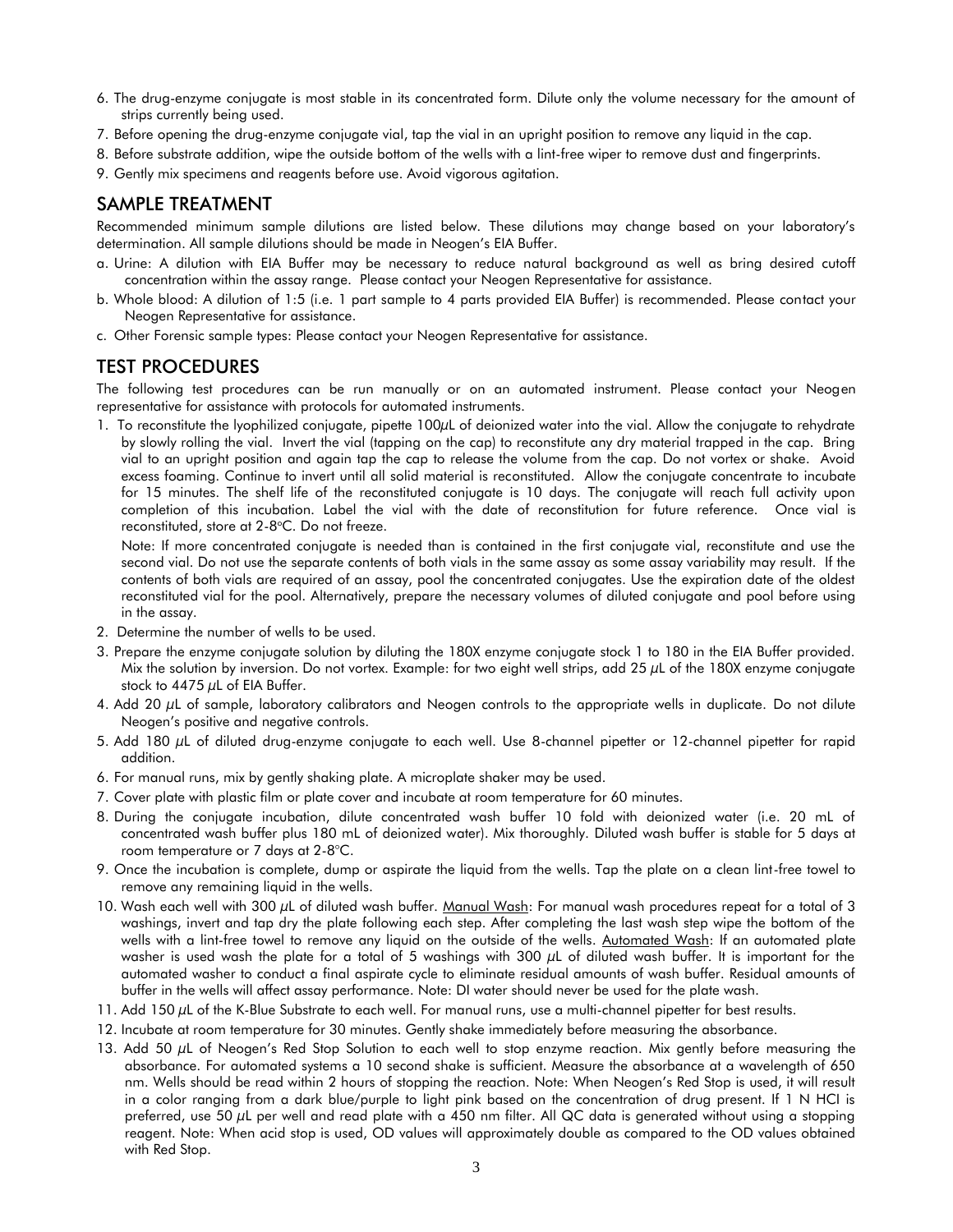## STANDARD CURVE IN EIA BUFFER



#### SENSITIVITY

| Compound          | <b>I-50 in EIA Buffer</b> |  |
|-------------------|---------------------------|--|
| Detomidine        | $1.8 \text{ ng/mL}$       |  |
| Carboxydetomidine | $2.4 \text{ ng/mL}$       |  |
| Medetomidine      | $6.8$ ng/mL               |  |

The term I-50 is used to define the sensitivity of the test. This number is derived from a standard curve generated with the drug in EIA Buffer. The drug concentration that shows 50% less color activity than the zero standard is considered to be the I-50.

#### **SPECIFICITY**

| Compound                        | Compound<br>Concentration<br>(ng/mL) | <b>Detomidine</b><br><b>Metabolite</b><br><b>Equivalents</b><br>(ng/mL) | % Cross-<br><b>Reactivity</b> |
|---------------------------------|--------------------------------------|-------------------------------------------------------------------------|-------------------------------|
| Detomidine<br>Carboxydetomidine | 1.8<br>2.4                           | 1.8<br>1.8                                                              | 100%<br>74%                   |
| Medetomidine                    | 6.8                                  | 1.8                                                                     | 26%                           |

Note: Detomidine Metabolite equivalents represent 50% B/B0 assay displacement in EIA Buffer.

*The compounds having cross-reactivity below 0.01% did not show any significant reaction up to 10µg/mL.*

#### ALL THE FOLLOWING HAVE A CROSS-REACTIVITY <0.01%.

Acepromazine; Acetaminophen; Acetylsalicylic Acid; E-amino-n-caproic Acid; Amitriptyline; Ascorbic Acid; Benzoic Acid; Chlordiazepoxide; Chlorpromazine; Clenbuterol; Codeine; Cotinine; Dexamethasone; Dextromethorphan; Diclofenac; Dimethyl Sulfoxide; Dipyrone; Doxepin; Ephedrine; Erythromycin; Ethyl p-amino-benzoate; Fenoprofen; Flunixin; Folic Acid; Folinic Acid; Furosemide; Gemfibrozil; Gentisic Acid; Glipizide; L-Glutamic Acid; Glutethimide; Glycopyrrolate; Heparin; Hippuric Acid; Hordenine; Hydrocortisone; Ibuprofen; Imipramine; Isoxsuprine; Lidocaine; Meperidine; Metaproterenol; Methadone; Methaqualone; Methocarbamol; Methylene Blue; Methylprednisolone; Nalorphine; Naproxen; Niacinamide; Nicotine; Nortriptyline; Orphenadrine; Oxymetazoline; Oxyphenbutazone; Penicillin G-Potassium; Penicillin G-Procaine; Pentoxifylline; Phencyclidine (PCP); Phenothiazine; Phenylbutazone; Polyethylene Glycol; Prednisolone; Primadone; Procainamide; Procaine; Promazine; Pseudoephedrine; Pyrantel; Pyrilamine; Pyrimethamine; Quinidine; Quinine; Salbutamol; Salicylamide; Salicylic Acid; Theophylline; Thiamine; Trimethoprim; Trimipramine; Uric Acid.